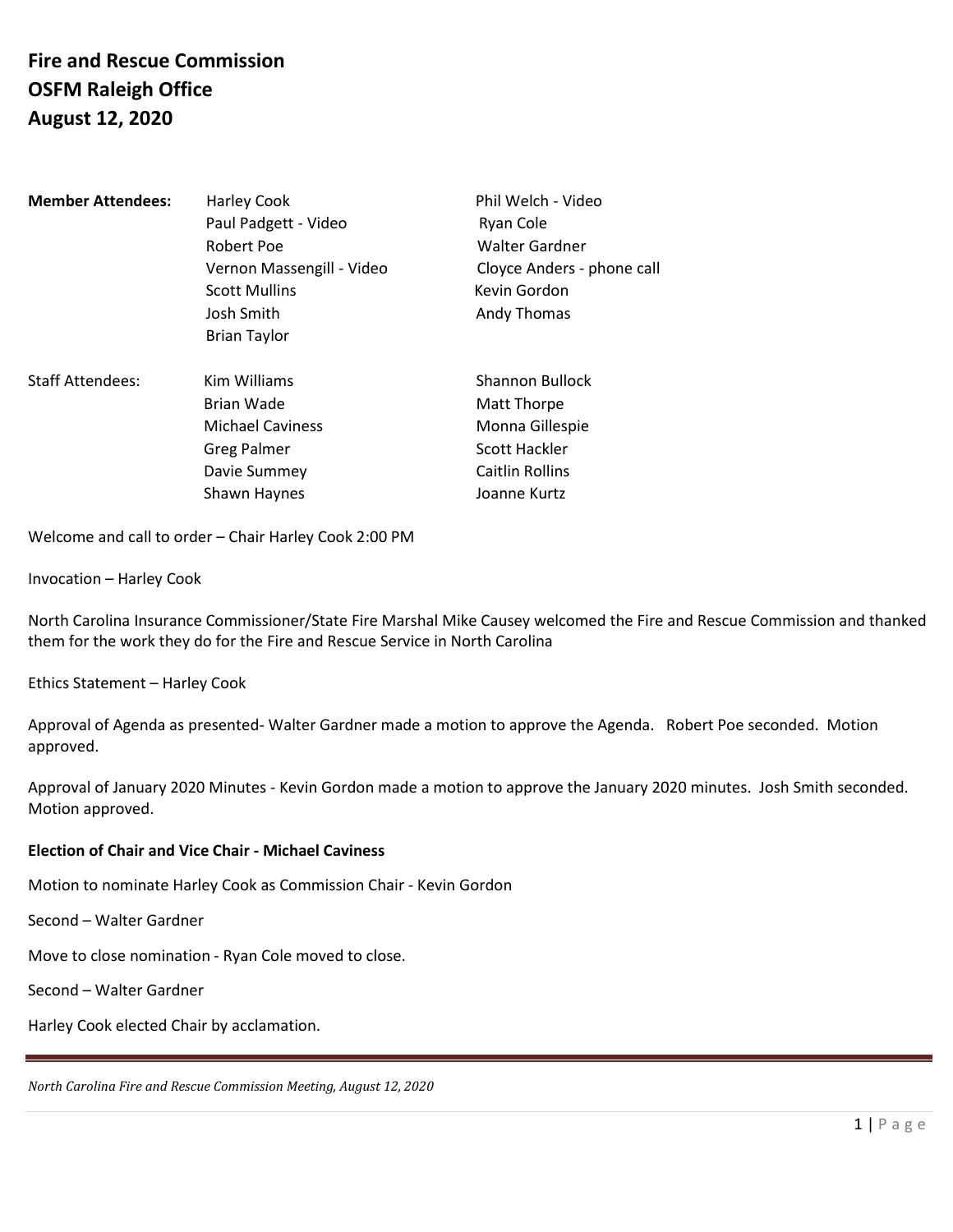Motion to nominate Phil Welch as Commission Vice Chair – Kevin Gordon

Second – Josh Smith

Move to close nomination – Ryan Cole moved to close

Second – Robert Poe

Phil Welch elected Vice Chair by acclamation.

#### **Appointments**

CFI Board nominations submitted by the Fire Marshal's Association - David Scott Meritt and Donald Banks Wallace

Kevin Gordon made a motion to nominate Donald Banks Wallace to CFI Board. Seconded by Josh Smith. Motion passed.

Phil Welch appointed Derrick Clouston to complete the remainder of his Vice Chair appointment that was vacated by Mark Rutherford. The term will expire December 2022.

#### **Board Reports**

#### **Certification Board Report** – Kevin Gordon – See Report attached

Kevin made a motion to accept the report.

Motion to accept report – Ryan Cole

#### **200.14 Policy updates** – Kevin Gordon

Live Fire Training Evolutions

Prop definition has been added.

Instructor in charge is a 5 phases process.

Live Fire Audits

Committee and Certification Board recommended to strike any and all exceptions to any and all 1403 programs. The 1403 programs shall follow the NFPA 1403 standard without exceptions.

Walter Gardner made a motion to accept the changes to the 200.14 policies. Seconded by Josh Smith. Motion passed.

#### **200.13 Policy Update Reciprocity** – Kevin Gordon

Add live fire instructor and live fire instructor in charge to list of accepted certifications for reciprocity.

Josh Smith made a motion to accept changes to 200.13 policy. Ryan Cole seconded. Motion passed.

Fire officer will be coming up for revision in 2021.

**Volunteer Workers Compensation Fund** - Cloyce Anders

NCVSWCF Financials as of March 2020 reported at June Board Meeting: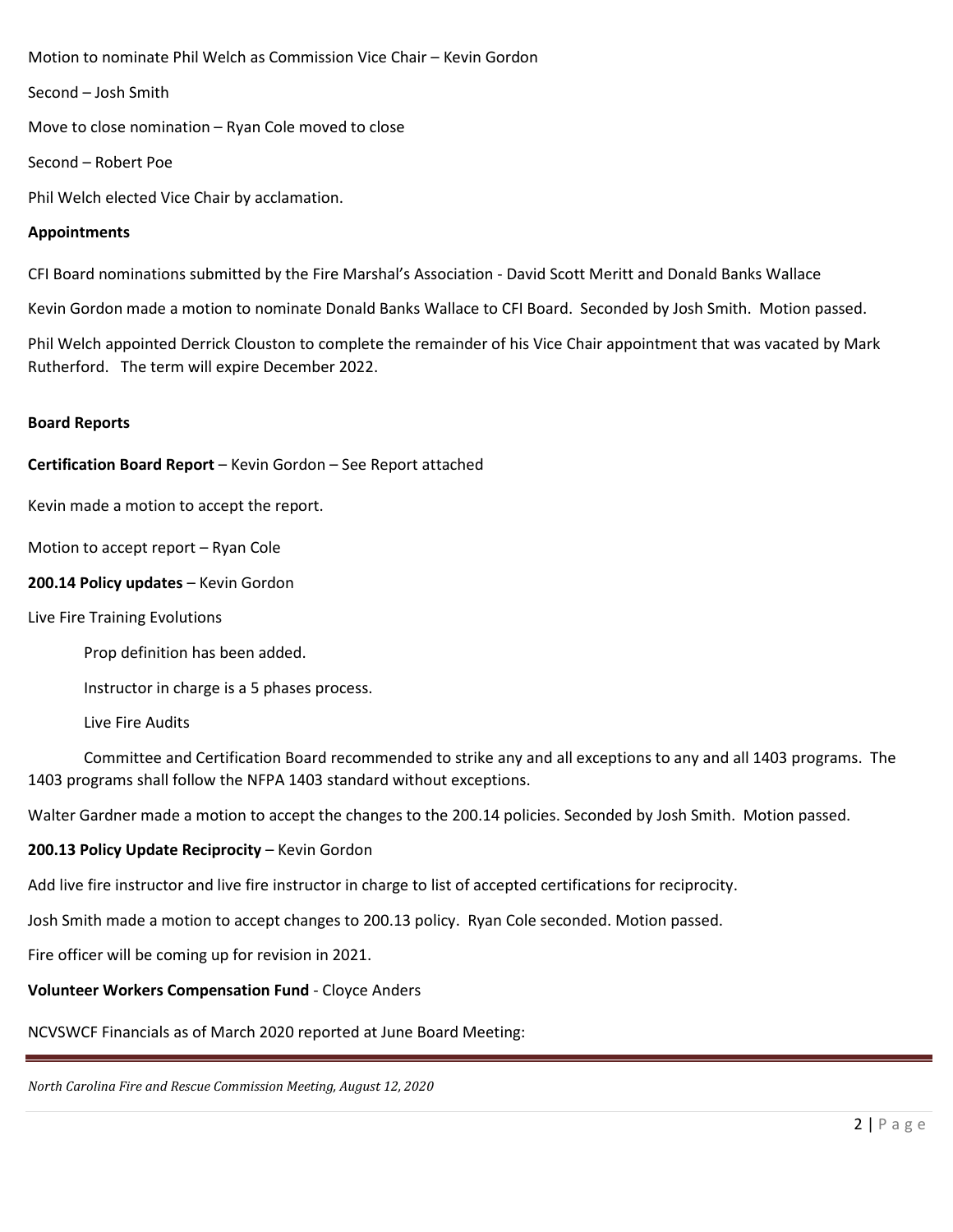| Total Cash               | \$53,561,629                                  | Last Year \$44,823,134       |               |
|--------------------------|-----------------------------------------------|------------------------------|---------------|
| <b>Total Liabilities</b> | \$23,673,873                                  | \$27,639,764                 |               |
| <b>Retained Earnings</b> | \$29,887,756                                  | \$17,183,370                 |               |
|                          | Total Number of Claims since July 1996 19,095 | <b>Total Claims Incurred</b> | \$148,552,156 |

#### **CFI Board report – Kim Williams**

Last meeting was in May. The CFI recertification program is being revised. The CFI Board is requesting a moratorium for all recertifications until July 1, 2022.

Applications Reviewed:

7 initial certifications were approved

12 re-certifications approved

2 certifications denied

2 initial certifications pending

2 re-certifications pending

Kevin Gordon made a motion to approve the moratorium for CFI recertification until July 1, 2022. Motion seconded by Josh Smith. Motion passed.

#### **Agency Reports**

#### **OSFM Brian Taylor** – NCDOI report – Brian Taylor

Blue Cross and Blue Shield is giving \$50,000 grants to Community Colleges for Fire Fighter programs.

#### **NC State FF Association report – Phil Welch**

#### **NCSFA Annual Meeting**

The NCSFA will be conducting our required annual meeting virtually Thursday August 13<sup>th</sup> at 10:00 AM. With the cancellation of Conference, it was necessary to do a separate meeting, and with the Governors restrictions, virtual is the only option. If you have not signed up, contact Kris Wyatt by email a[t kris@ncsfa.com](mailto:kris@ncsfa.com) and she will sign you up and forward you the Zoom link and instructions.

#### **Relief Fund**

The Treasurer's Financial Report is due October 31<sup>st</sup>, based upon the year close at June 30<sup>th</sup>. Please remind them the system is open for them to begin submitting the report online.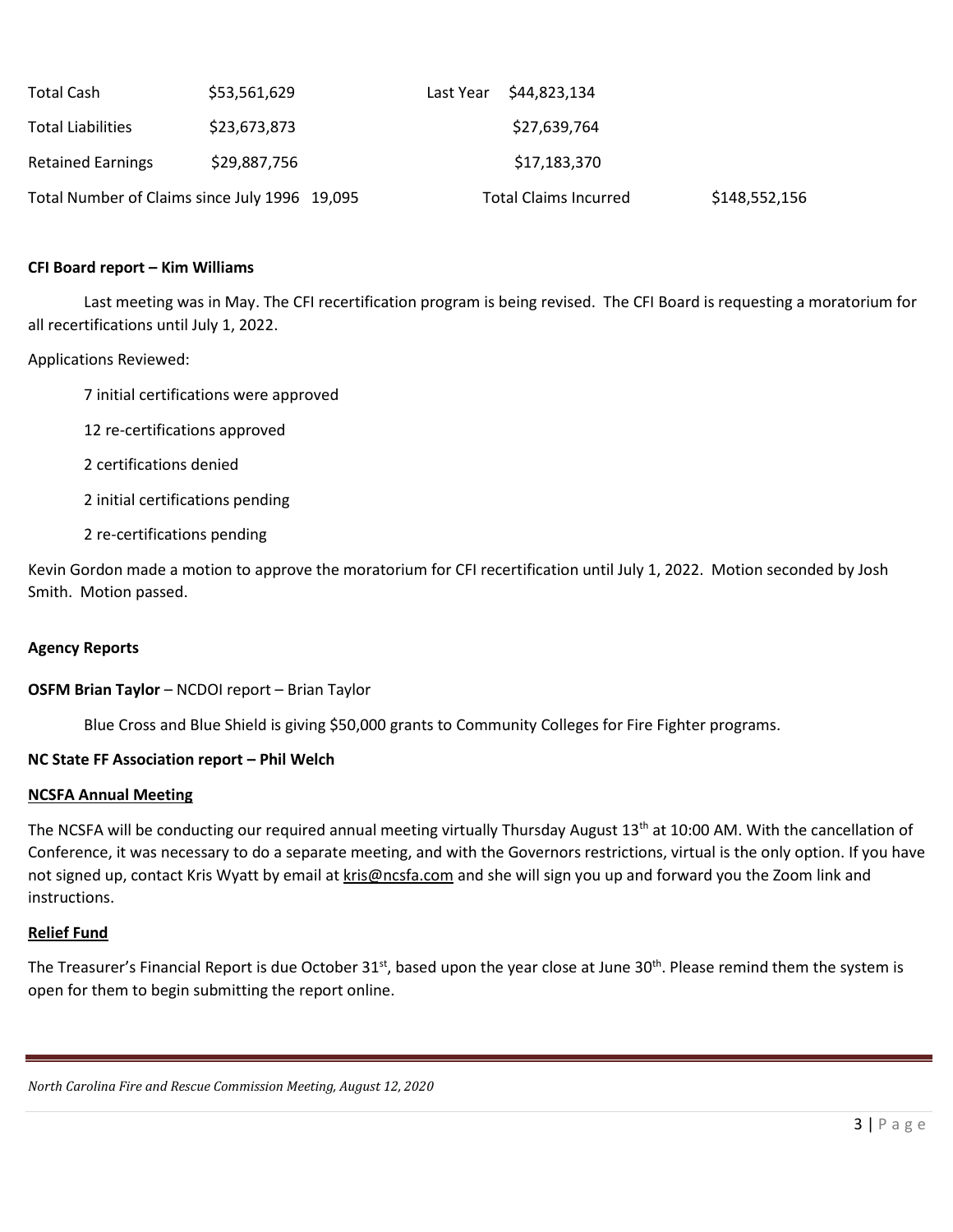In addition, this year the Chief will again submit the Certificate of Eligibility at the same time they are doing their roster at year end, rather than a separate report in October to OSFM. The submittal is integral to the roster system on-line. That report, like the roster, is due by January 15<sup>th</sup>.

#### **Legislative Report**

#### **2019/2020 Legislative Session**

The NC General Assembly may adjourn their 2019/2020 biennial session in September. They are currently not in session but plan to return September 4th. The short session this year has not resulted in much activity other than budget and Covid-19 issues, so there isn't much to report after last year's long session.

#### **Staying Active Legislatively and Capital Impact**

Right now, we have 654 active Advocates on Capital Impact. That means out of 50,000+ firefighters, just over 1%.

We would prefer to have many more, but the system is designed to allow people to join, not force or bulk sign them.

If you want to keep up with what's going on and be a part of promoting and getting good legislation passed, join up. At the very least it will give you weekly updates and contact information for all of your representatives.

Log on to NCSFA, click on the Legislative Banner called Capital Impact, or look under the Legislative Flag. Provide your email, design your own password, and provide your home zip code. It allows for much more, but that is all that is required. It takes less than 3 minutes.

#### **First Responders Day, on September 11th**

Please remember and start planning events for First Responder Day, September 11<sup>th</sup>. This is a designated holiday in NC, established in 2017 by the General Assembly.

#### **NC Association of Rescue and EMS report – Joel Faircloth**

High Angle Rescue School canceled for Spring and Fall.

Rescue Conference canceled.

#### **NC Association of Fire Chiefs report – Ryan Cole**

Midwinter Conference is moving forward with changes.

Command post video series are being posted.

Eastern Regional Association elected Jennifer Smith to the NC Fire Chief's Board

## **NC Community College report – Tracy McPherson**

Bill Carver is the Interim System President

Associate Vice President is Nate Humphry

Colleges have been continuing with Fire Fighter and EMS training through the Covid Pandemic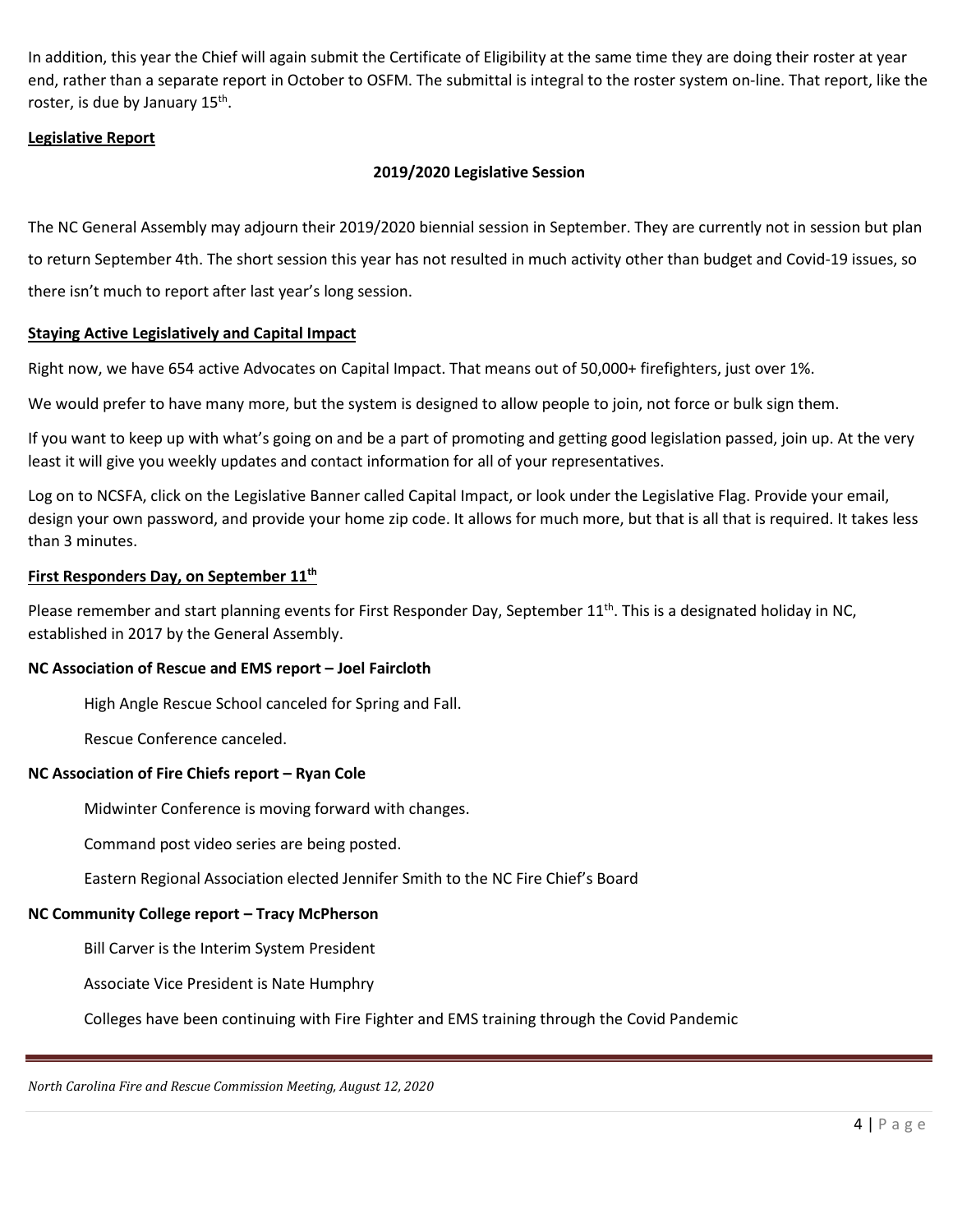31,426 have been enrolled in Fire or EMS courses.

Over the past 6 months – 26,012 records have been sent to OSFM.

October Commission meeting will be held at the Skyland Fire Department –

Kevin Gordon made a motion to adjourn. Josh Smith seconded the motion. Meeting adjourned.

Respectfully submitted, Caitlin Rollins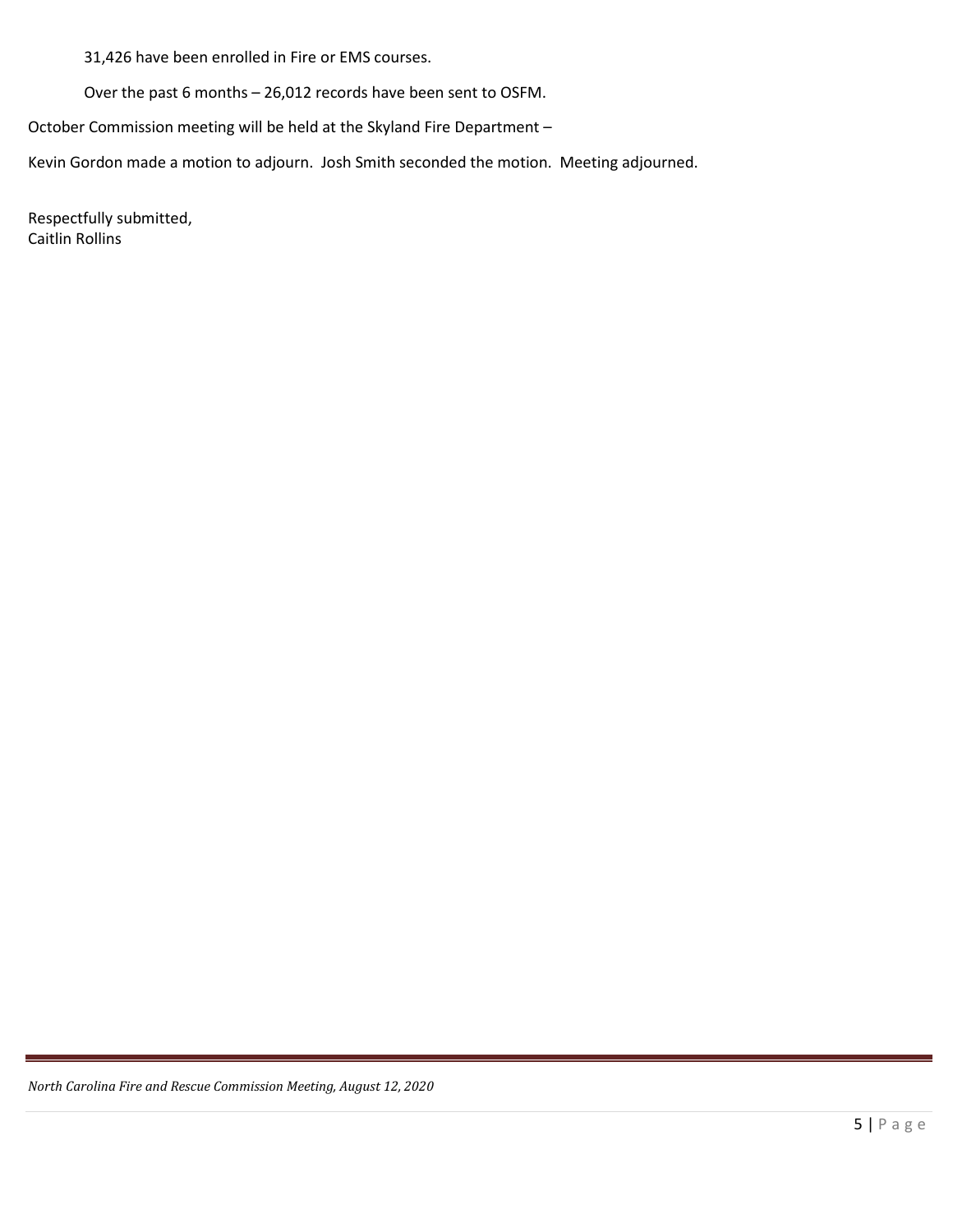# **Attachments**

# Certification Board Report – March 10, 2020

## AD-HOC COMMITTEE REPORTS –

 **Computer Based Certification Testing** – Committee has not since the software demo at the MWC. No immediate plans to move forward until the Administrative Rules are approved for the NC Fire and Rescue Commission.

## OLD BUSINESS –

- 1. **Program update NFPA 1041-2019 (Instructor)**  Completed and started July 01, 2020.
- 2. **Program update NFPA 1072-2017 (Hazardous Materials)**  Completed and started July 01, 2020.
- 3. **Program update NFPA 1002-2017 (Driver Operator)**  Completed and started July 01, 2020.
- 4. **Program update NFPA 1001-2019 (Firefighter)**  Amended as directed by the Commission in October 2019; Completed and started July 01, 2020.
- 5. **Program update NFPA 1407-2015 (Rapid Interven�on Crews)**  Completed and started July 01, 2020.
- 6. **Addi�onal program updates to NFPA 1041-2019 (Instructor)**  Develop a course, and applicable accredited certification, for Chapters 07 and 08, of NFPA 1041-2019. Development is ongoing and the new program goes live January 2021. Requalification schedule is below:
	- a. Round 1: Classroom only (July-August 2020)
	- b. Round 2: Classroom & LP Burns at facilities with props (September 2020- February 2021)
	- c. Round 3: Classroom & LP Burns with mobile prop (March 2021-June 2021)

### NEW BUSINESS –

- **Amended the NFPA 1407-2015 (Rapid Intervention Crews) –** The Certification Board canceled course FIP 3052 (FF Mayday / Safety & Survival). This course was removed from the FF certification program and reassigned the Rapid Intervention Program. Course content and course hours remain the same. The new course number is FIP 6413 and this course remains a requirement to be certified as FF in the State of NC.
- **Directed Staff to Develop Bridge Courses –** The Certification Board will develop and offer Bridge Courses, for all certification programs, and this will allow the responders the ability to pursue the most current certification programs and stay consistent with the most current NFPA standards.
- **Fire Instructor Certification Requirements –** With the amendments of NFPA 1041-2019 (Instructor), students will be required to meet ALL certification requirements before participating in the various levels of the Fire Instructor Certification Program. *All should suspect*

 *the same policy to also be implemented with the upcoming updates to the Fire Officer Certification Program.*

## **Volunteer Fire Officer ISO 580C Certificate (non-Certification)** – The Certification Board has directed Staff to create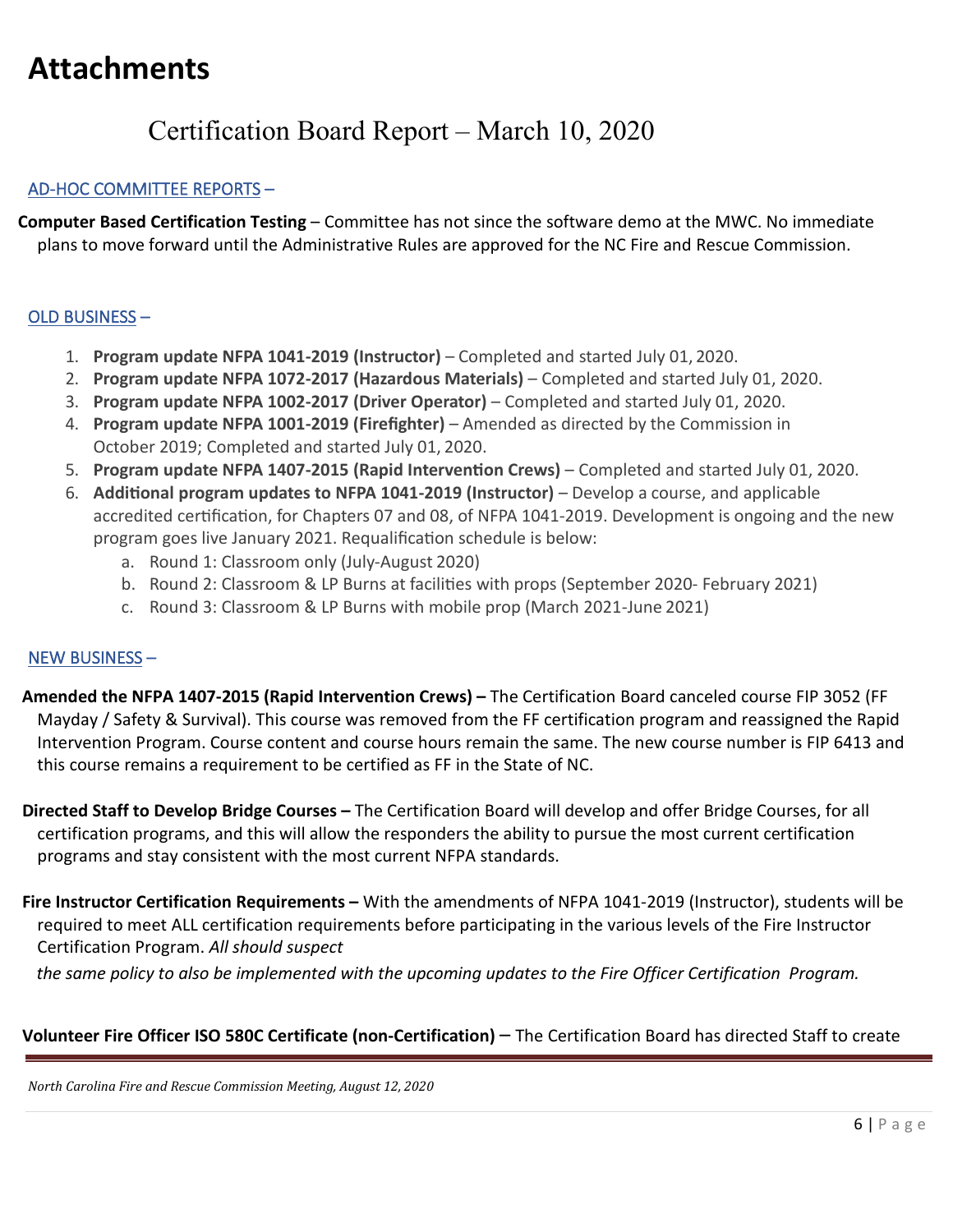a training program that would allow fire departments to train their volunteer fire officers to a NFPA 1021 based program, while gaining credit toward ISO credit, and provides an option to the accredited Fire Officer Certification Program.

### DELIVERY AGENCY APPLICATIONS –

• None will be approved until the face-to-face meeting in September

NCCCS – Con Ed **CCL – Course Review Worksheet**

Page 1 of 3

# **Fire and Rescue RIC Certification – Transition to current NFPA Standards**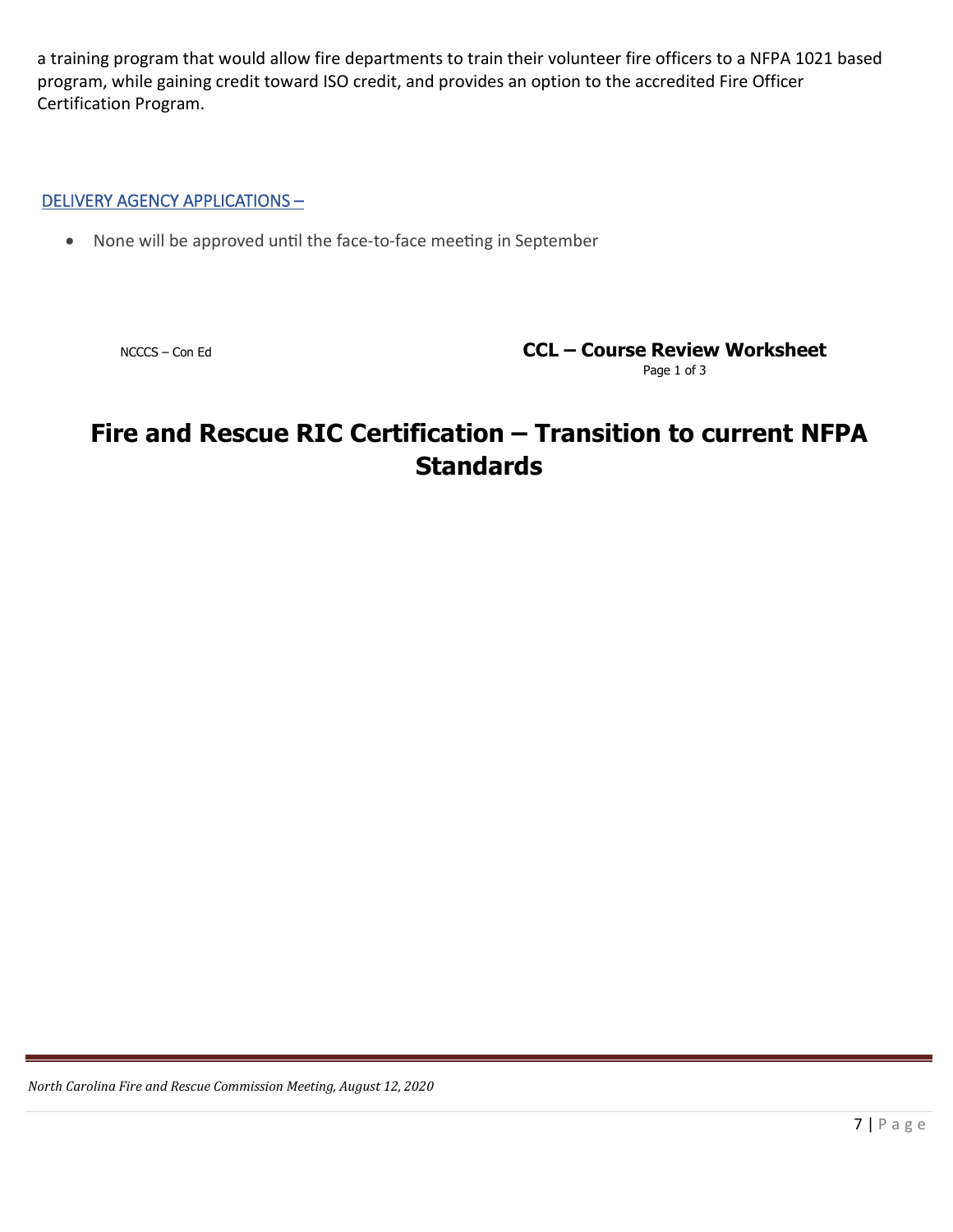| <b>Submitted By:</b><br><b>Contact Person:</b> | NC Fire and Rescue Commission/Certification Board     | <b>Initial WDLC Review:</b> | TBD |
|------------------------------------------------|-------------------------------------------------------|-----------------------------|-----|
|                                                | NC Office of State Fire Marshal (OSFM)                | <b>Board Submission:</b>    |     |
|                                                | Kevin Gordon, Certification Board; Kim Williams, OSFM |                             | TBD |
|                                                | Kenny Weatherington, NCCCS                            |                             |     |

At the request of the Certification Board of the NC Fire and Rescue Commission (NCFRC), the following new course is submitted for inclusion in the NCCCS Combined Course Library (CCL), with an **effective date of July 1, 2020**.

This new course aligns with current National Fire Protection Association (NFPA) standard NFPA 1407: *Standard for Training Fire Service Rapid Intervention Crews* (2020 edition). This new course will replace a course already in the Combined Course Library, as noted in the comments below.

**Request for New Course: \*\*\*Approved by the Certification Board on xx/xx/xx\*\*\***

#### **Rapid Intervention – New Course Request with Effective Date of July 1, 2020**

| Course ID          | <b>Course Title</b> | Course | Recommend    | <b>Maximu</b> | Progra | <b>Cer</b> | <b>Tier</b> |
|--------------------|---------------------|--------|--------------|---------------|--------|------------|-------------|
|                    |                     |        | ed Hours     | m             | m      |            | Lev         |
| <b>Description</b> |                     |        | <b>Hours</b> | Area          | Y/N    | el         |             |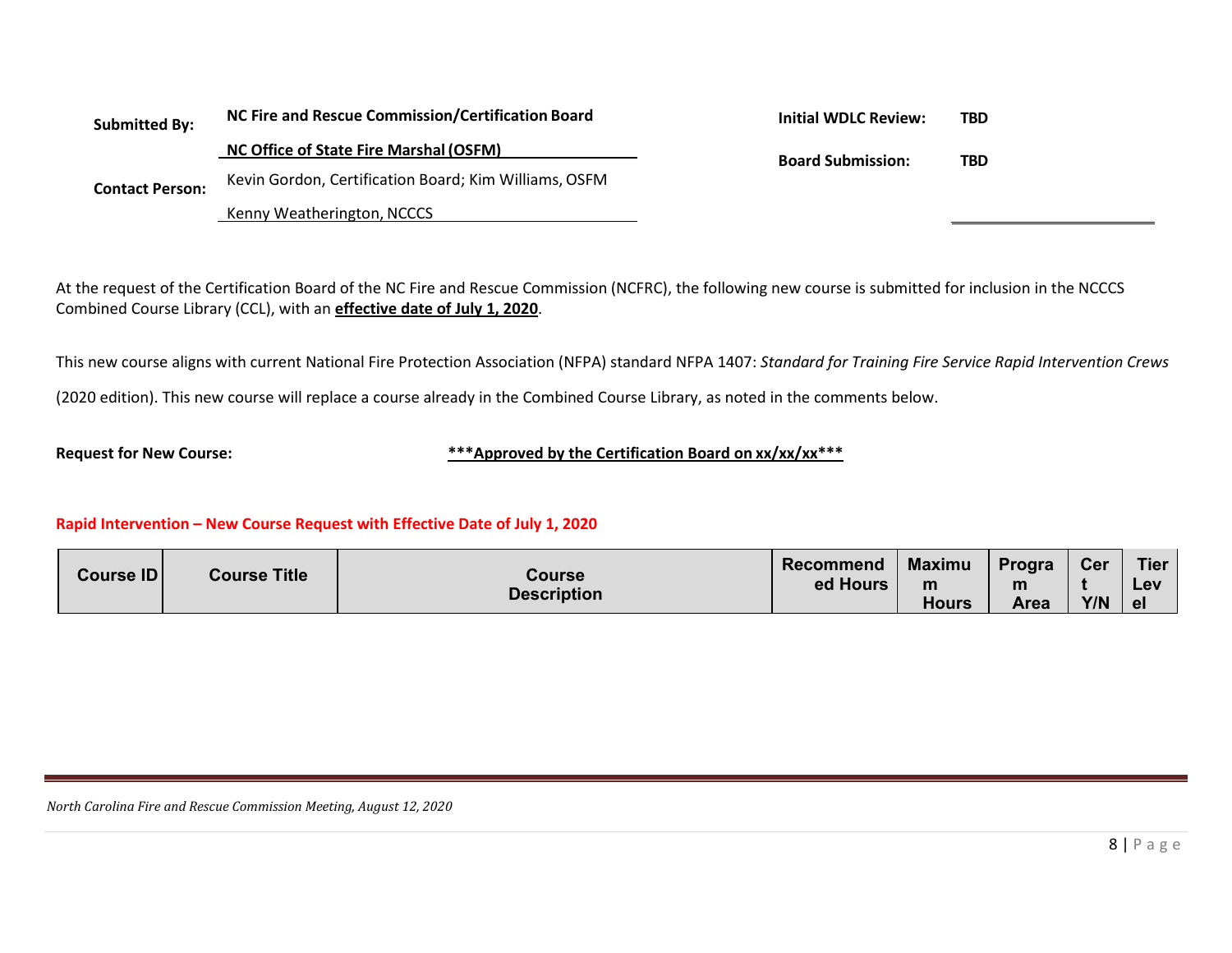| <b>FIP6413</b> | Mayday/Safety<br>& Survival (RIC<br>2020) | This course includes instructional content for Mayday<br>and FF Safety & Survival. This course will present the<br>candidate with the knowledge, skills, and abilities to<br>satisfy the key requirements of NFPA 1407: Standard<br>for Training Fire Service Rapid Intervention Crews<br>(2020 edition). This course should be offered<br>consistent with the most current NC Fire and Rescue<br>Commission guidelines. contact the Office of State<br>Fire Marshal (OSFM) for details. Effective date July 1,<br>2020/2019 Edition NFPA Standard. | 24 | 29 | $R30 -$<br>Fire<br>and<br>Rescu<br>e |  |  |
|----------------|-------------------------------------------|-----------------------------------------------------------------------------------------------------------------------------------------------------------------------------------------------------------------------------------------------------------------------------------------------------------------------------------------------------------------------------------------------------------------------------------------------------------------------------------------------------------------------------------------------------|----|----|--------------------------------------|--|--|
|----------------|-------------------------------------------|-----------------------------------------------------------------------------------------------------------------------------------------------------------------------------------------------------------------------------------------------------------------------------------------------------------------------------------------------------------------------------------------------------------------------------------------------------------------------------------------------------------------------------------------------------|----|----|--------------------------------------|--|--|

#### **Comments**

The course above will be part of the larger Rapid Intervention Certification program that includes the following three training topics: Mayday, Safety and Survival, and Rapid Intervention Crew (RIC), all of which align with the newest professional standard NFPA 1407: *Standard for Training Fire Service Rapid Intervention Crews* (2020 edition).

**This proposed new course will replace FIP-3052 FF Mayday/Safety & Survival in the Combined Course Library. FIP-3052 FF Mayday/Safety & Survival should not be used by colleges, and it will be made obsolete in the CCL.**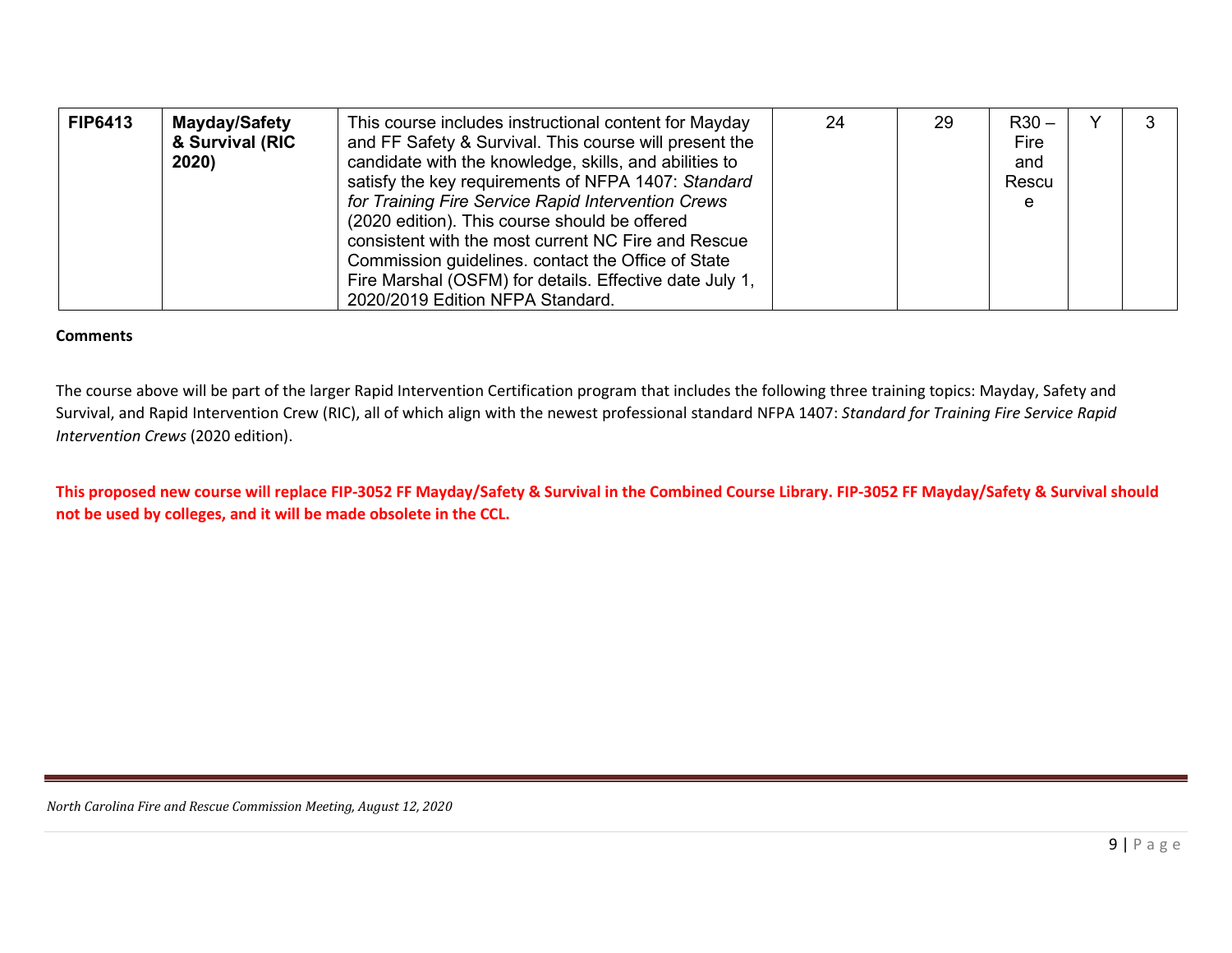#### **For Reference Only:**

- When proposed new course FIP-6413 Mayday/Safety & Survival (RIC 2020) is added to the CCL, it will become part of the overall Rapid Intervention Certification Program, as noted below.
- Courses FIP-6411 and FIP-6423 will be updated in the CCL to incorporate minor editorial changes that do not require WDLC or State Board action. These changes are noted below for reference:

#### **Rapid Intervention Certification Program Courses - For Information Only – No Action Required - These courses are all effective July 1, 2020**

| Course ID      | <b>Course Title</b>                                                                                                                         | <b>Course</b><br><b>Description</b>                                                                                                                                                                                                                                                                                                                                                                                                                                                                                                                                                                                                                                                                                                                      | <b>Recommend</b><br>ed Hours | <b>Maximu</b><br>m<br><b>Hours</b> | Progra<br>m.<br><b>Area</b> | Cer<br>Y/N   | <b>Tier</b><br><b>Lev</b><br>el. |
|----------------|---------------------------------------------------------------------------------------------------------------------------------------------|----------------------------------------------------------------------------------------------------------------------------------------------------------------------------------------------------------------------------------------------------------------------------------------------------------------------------------------------------------------------------------------------------------------------------------------------------------------------------------------------------------------------------------------------------------------------------------------------------------------------------------------------------------------------------------------------------------------------------------------------------------|------------------------------|------------------------------------|-----------------------------|--------------|----------------------------------|
| <b>FIP6411</b> | Rapid<br><b>Intervention</b><br><b>Series</b><br><b>Revise Title:</b><br><b>Rapid</b><br><b>Intervention</b><br><b>Series (RIC</b><br>2020) | (Revise description)<br>This course covers Safety and Survival, Mayday,<br>and Rapid Intervention Crew (RIC), the three topics<br>necessary to meet the knowledge, skills, and<br>abilities to satisfy the key requirements of NFPA<br>1407: Standard for Training Fire Service Rapid<br><b>Intervention Crews (2020 edition). This series</b><br>course combines all content from courses FIP-6412<br>Rapid Intervention Crew (RIC 2020) and FIP-6413<br>Mayday/Safety & Survival (RIC 2020). This course<br>should be offered consistent with the most current<br><b>NC Fire and Rescue Commission guidelines;</b><br>contact the Office of State Fire Marshal (OSFM) for<br>details. Effective date July 1, 2020/NFPA 1407<br>Standard, 2020 edition. | 48                           | 58                                 | R <sub>30</sub>             | $\checkmark$ | 3                                |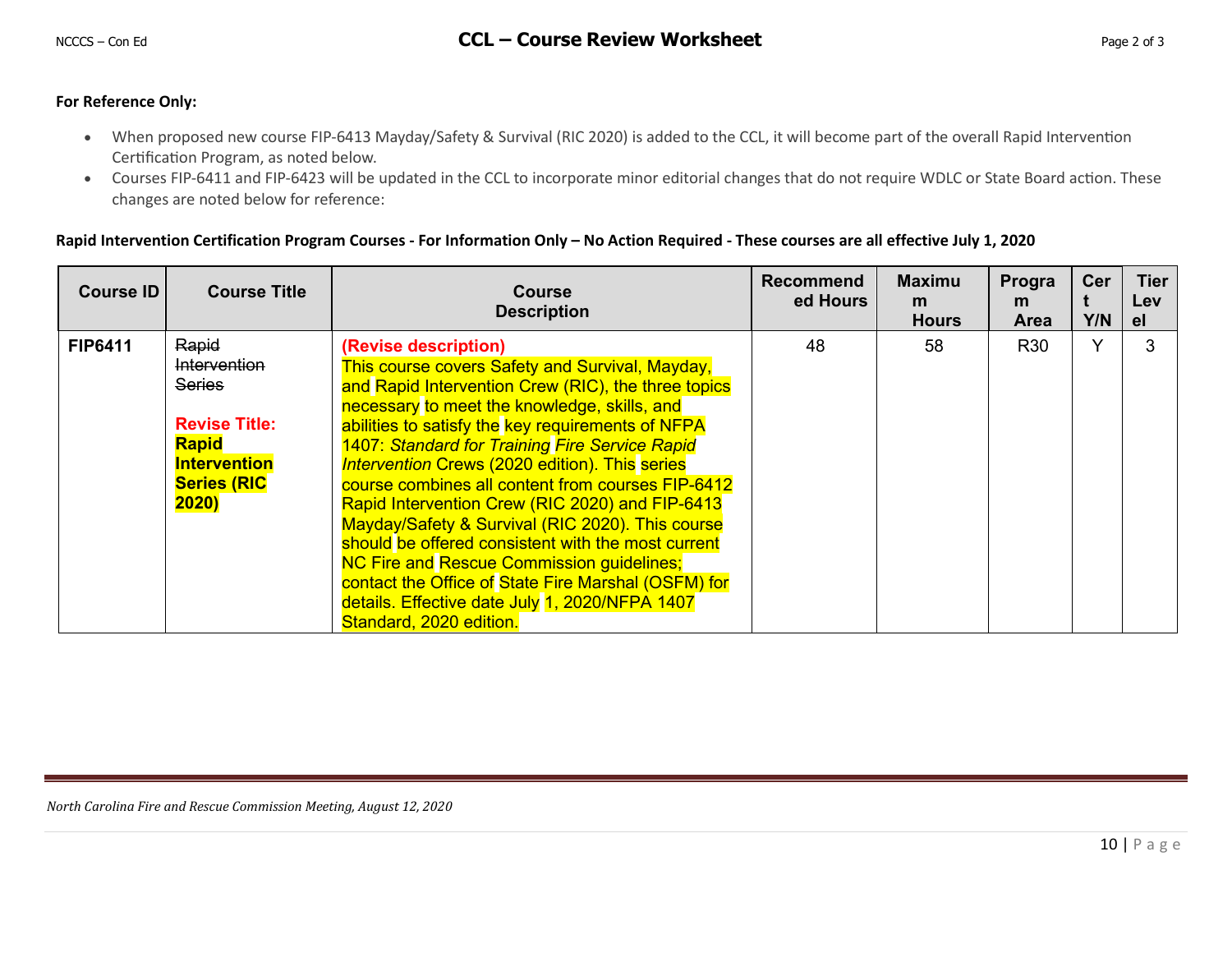| <b>FIP6412</b> | Rapid<br>Intervention<br>Grew<br><b>Revise Title:</b><br><b>Rapid</b><br><b>Intervention</b><br><b>Crew (RIC 2020)</b> | (No change to description)<br>This course will present the Rapid Intervention Crew<br>(RIC) candidate with the knowledge, skills, and<br>abilities to satisfy the requirements of NFPA 1407:<br>Standard for Training Fire Service Rapid Intervention<br>Crews (2020 edition). The course is designed to<br>show the complexities of managing and operating on<br>a Rapid Intervention Crew. This course should be<br>offered consistent with the most current NC Fire and<br>Rescue Commission guidelines; contact the Office of<br>State Fire Marshal (OSFM) for details. Effective date<br>July 1, 2020/NFPA 1407 Standard, 2020 edition. | 24 | 29 | <b>R30</b> |  | 3 |
|----------------|------------------------------------------------------------------------------------------------------------------------|----------------------------------------------------------------------------------------------------------------------------------------------------------------------------------------------------------------------------------------------------------------------------------------------------------------------------------------------------------------------------------------------------------------------------------------------------------------------------------------------------------------------------------------------------------------------------------------------------------------------------------------------|----|----|------------|--|---|
|----------------|------------------------------------------------------------------------------------------------------------------------|----------------------------------------------------------------------------------------------------------------------------------------------------------------------------------------------------------------------------------------------------------------------------------------------------------------------------------------------------------------------------------------------------------------------------------------------------------------------------------------------------------------------------------------------------------------------------------------------------------------------------------------------|----|----|------------|--|---|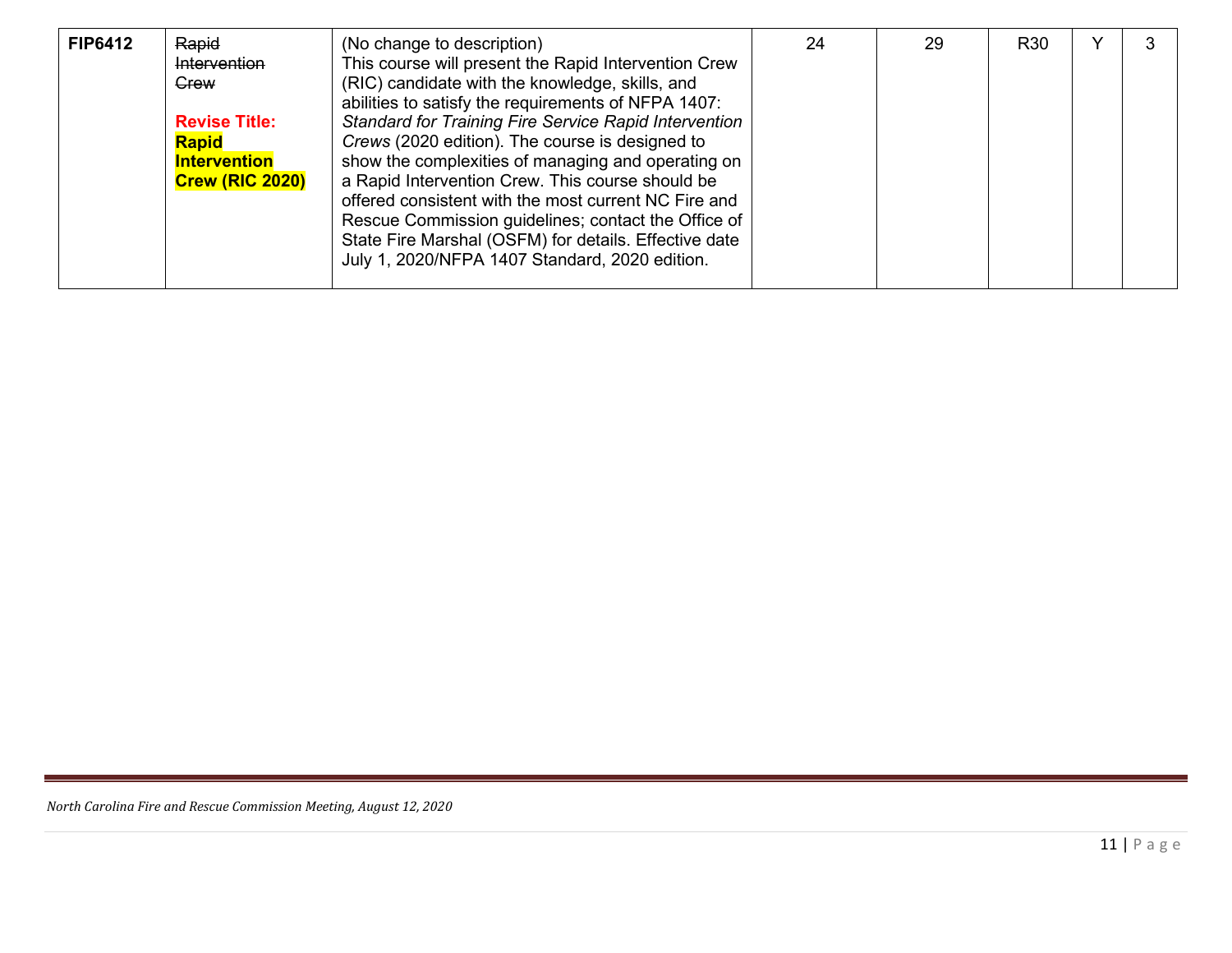| Course ID                                                                                | <b>Course Title</b>                                                                                                                                                                           | <b>Course</b><br><b>Description</b>                                                                                                                                                                                                                                                                                                                                                                                                                                                                                                                           | <b>Recommend</b><br>ed Hours | <b>Maximu</b><br>m<br><b>Hours</b> | Progra<br>m<br><b>Area</b> | Cer<br>Y/N   | <b>Tier</b><br>Lev<br><b>el</b> |
|------------------------------------------------------------------------------------------|-----------------------------------------------------------------------------------------------------------------------------------------------------------------------------------------------|---------------------------------------------------------------------------------------------------------------------------------------------------------------------------------------------------------------------------------------------------------------------------------------------------------------------------------------------------------------------------------------------------------------------------------------------------------------------------------------------------------------------------------------------------------------|------------------------------|------------------------------------|----------------------------|--------------|---------------------------------|
| <b>FIP6413</b><br>(pendin<br>g SBCC<br>approval as<br>described in<br>this WDLC<br>item) | Mayday / Safety<br>& Survival (RIC<br>2020)<br>This will replace<br>course FIP-3052<br>FF Mayday/<br>Safety &<br>Survival<br>that is currently in<br>the CCL. FIP-3052<br>should not be used. | This course includes instructional content for<br>Mayday and FF Safety & Survival. This course will<br>present the candidate with the knowledge, skills,<br>and abilities to satisfy the key requirements of<br>NFPA 1407: Standard for Training Fire Service<br>Rapid Intervention Crews (2020 edition). This<br>course should be offered consistent with the most<br>current NC Fire and Rescue Commission<br>guidelines. contact the Office of State Fire Marshal<br>(OSFM) for details. Effective date July 1, 2020/2019<br><b>Edition NFPA Standard.</b> | 24                           | 29                                 | <b>R30</b>                 | $\checkmark$ | 3                               |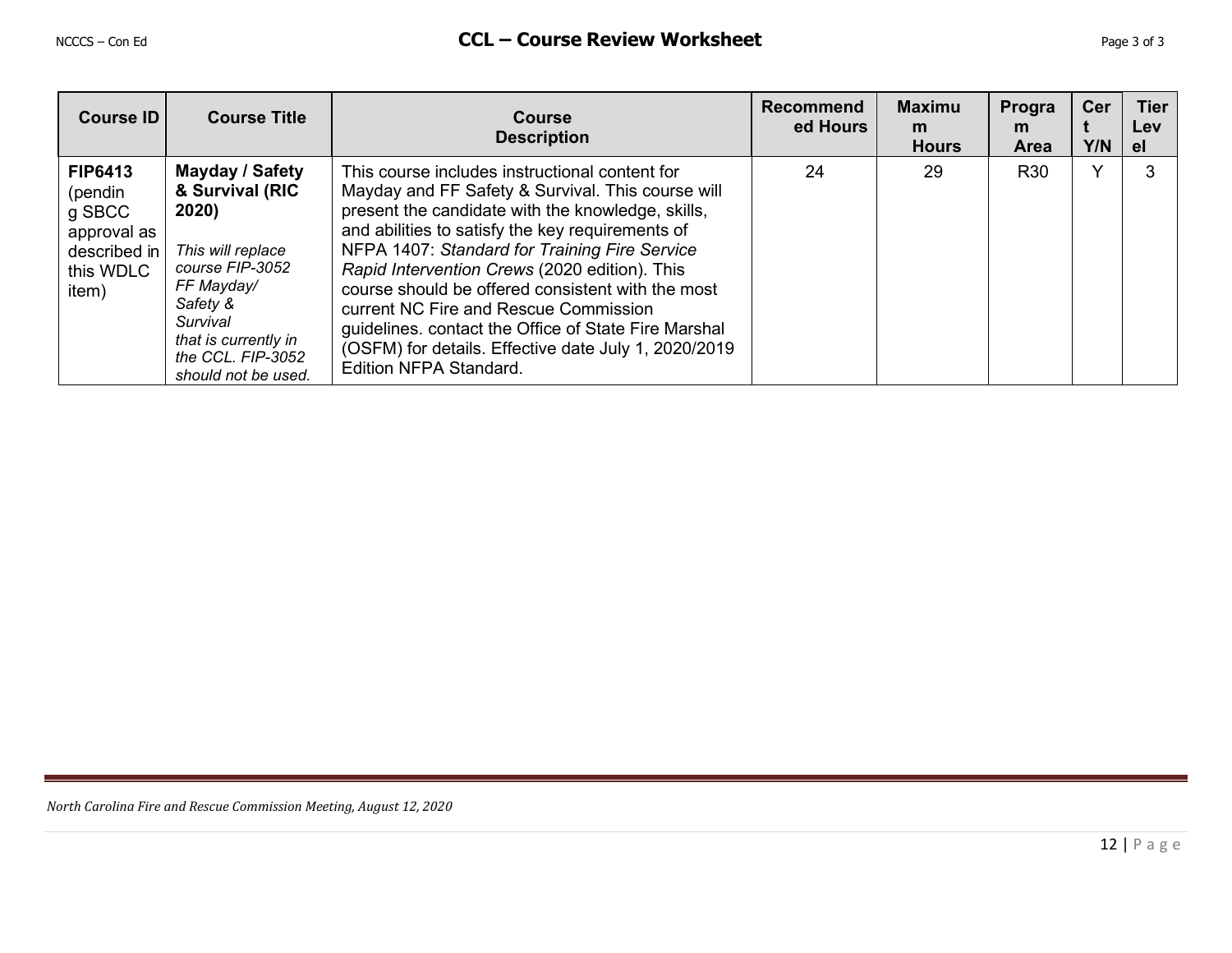| NFPA 1001-2019                                    | <b>Rec</b><br><b>Hours</b> | <b>Max</b><br><b>Hours</b> |
|---------------------------------------------------|----------------------------|----------------------------|
| FIP 3040 FF General and Comm (FF<br>2019)         |                            |                            |
| Orientation (Chapter 1, 22)                       |                            |                            |
| <b>Fire Service Communications (Chapter</b><br>4) |                            |                            |
|                                                   | 24                         | 29                         |
| FIP 3041 FF Fireground Ops 1 (FF<br>2019)         |                            |                            |
| Firefighter Health & Safety (Chapters 2,<br>(20)  |                            |                            |
|                                                   | 24                         | 29                         |
| FIP 3042 FF Fireground Ops 2 (FF<br>2019)         |                            |                            |
| PPE (Chapter 3)                                   |                            |                            |
|                                                   | 28                         | 34                         |
| FIP 3043 FF Fireground Ops 3 (FF<br>2019)         |                            |                            |
| <b>Building Construction (Chapter 6)</b>          |                            |                            |
| Portable Extinguishers (Chapter 7)                |                            |                            |
| Fire Behavior (Chapter 5)                         |                            |                            |
|                                                   | 32                         | 38                         |
| FIP 3044 FF Fireground Ops 4 (FF<br>2019)         |                            |                            |
| Tools and Forcible Entry (Chapters 8,<br>10)      |                            |                            |
| Loss Control (Chapters 19, 28)                    |                            |                            |
|                                                   | 32                         | 38                         |
| FIP 3045 FF Fireground Ops 5 (FF<br>2019)         |                            |                            |
| Ladders (Chapter 11)                              |                            |                            |
| Ventilation (Chapter 13)                          |                            |                            |
|                                                   | 36                         | 43                         |
| FIP 3046 FF Fireground Ops 6 (FF<br>2019)         |                            |                            |
| Ropes & Knots (Chapter 9)                         |                            |                            |
| Search & Rescue (Chapter 12)                      |                            |                            |
|                                                   | 28                         | 34                         |
| FIP 3047 FF Fireground Ops 7 (FF<br>2019)         |                            |                            |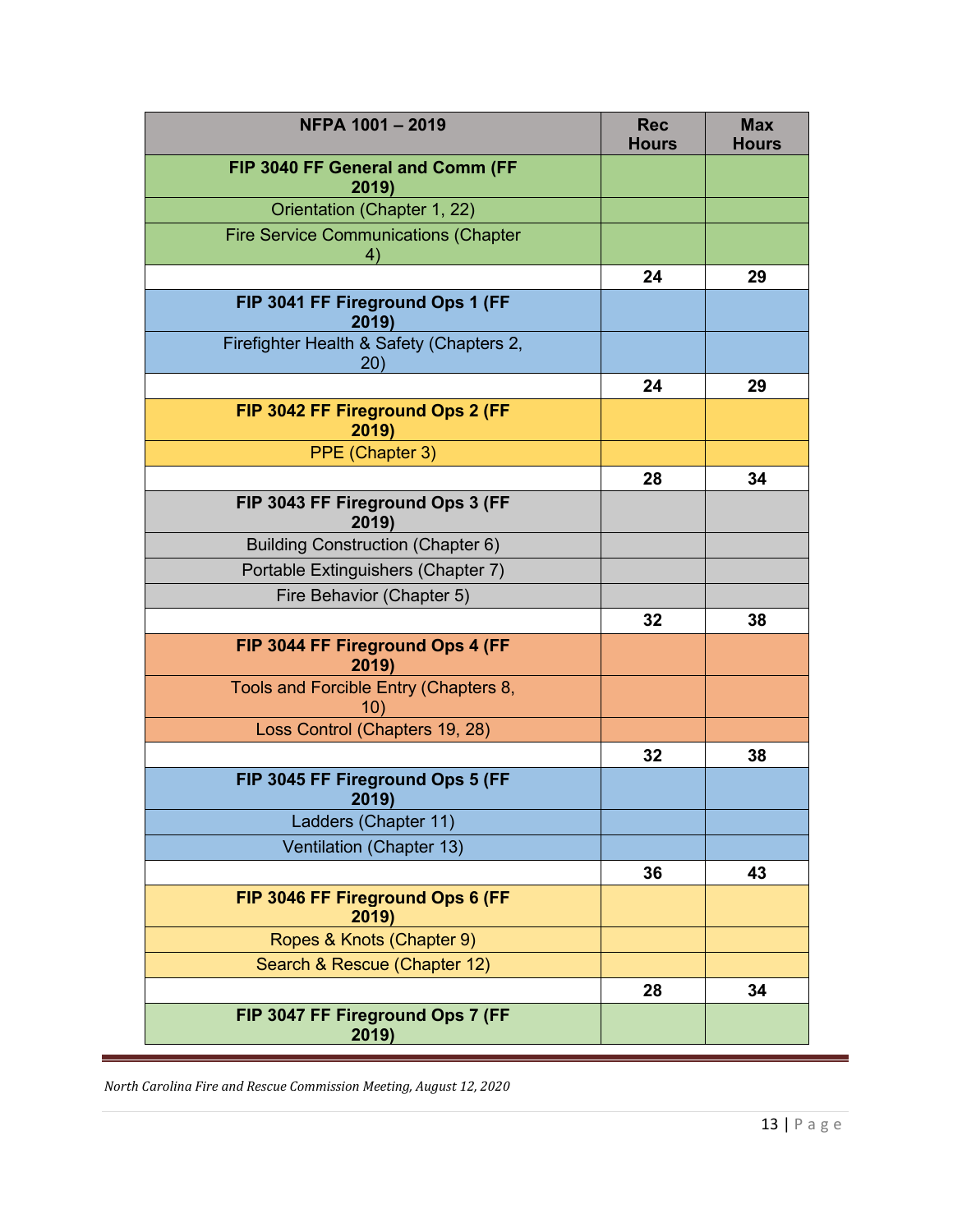| <b>Water Supplies (Chapter 14)</b>            |    |    |
|-----------------------------------------------|----|----|
|                                               | 24 | 29 |
| FIP 3048 FF Fireground Ops 8 (FF<br>2019)     |    |    |
| Hose, Streams, Appliances (Chapters<br>15, 16 |    |    |
|                                               | 24 | 29 |
| FIP 3049 FF Fireground Ops 9 (FF<br>2019)     |    |    |
| Fire Control (Chapter 17, 21, 23)             |    |    |
|                                               | 40 | 48 |
| FIP 3050 FF Rescue Ops 1 (FF 2019)            |    |    |
| Rescue (Chapters 24, 25)                      |    |    |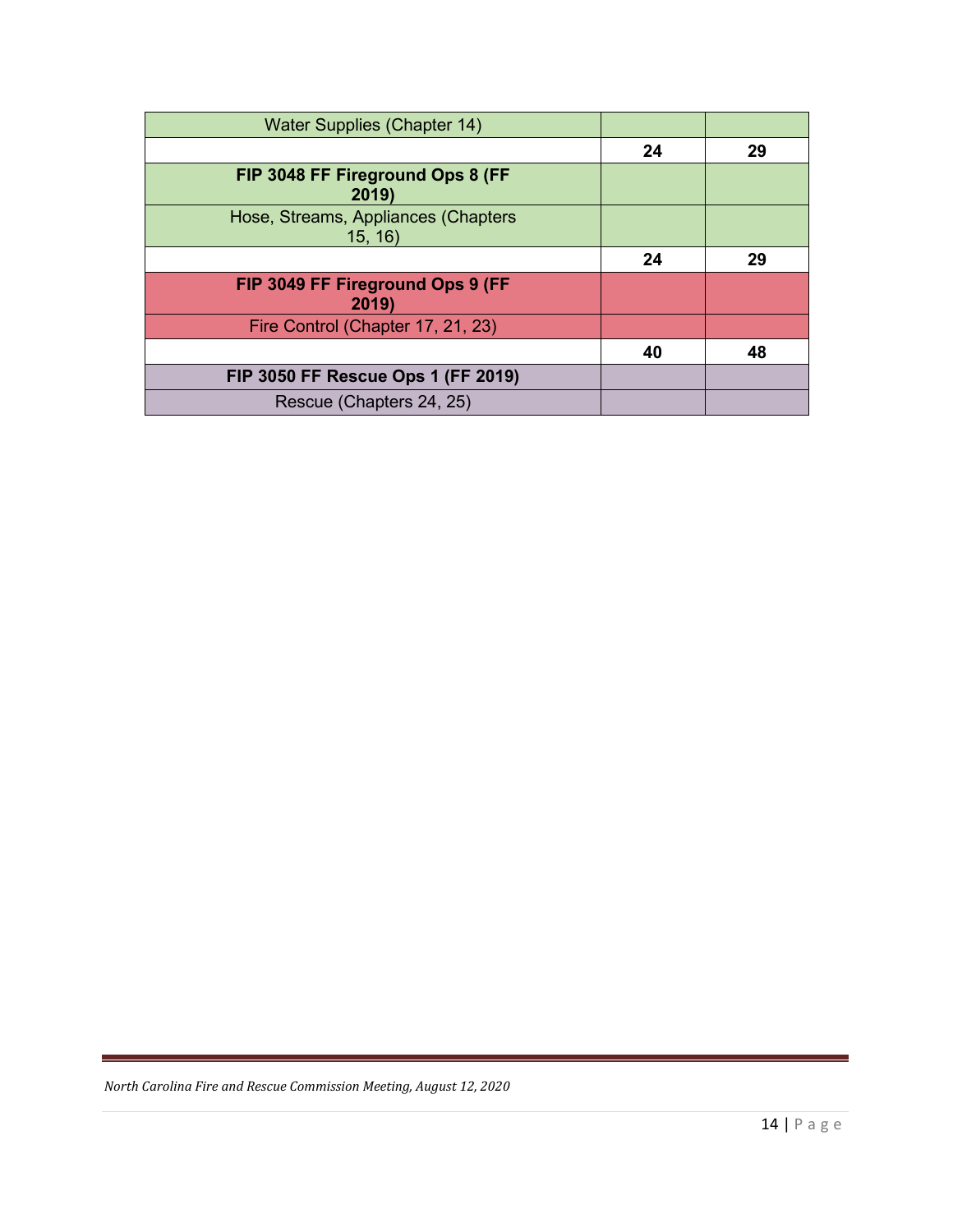|                                                           | 28  | 34  |
|-----------------------------------------------------------|-----|-----|
| FIP 3051 FF Fire and Life Safety Initiatives (FF<br>2019) |     |     |
| Fire Detection & Suppression Systems (Chapter 26)         |     |     |
| Fire and Life Safety Initiatives (Chapter 27)             |     |     |
|                                                           | 28  | 34  |
| <b>Total Program Hours</b>                                | 348 | 419 |
|                                                           |     |     |
| FIP 5556 HM Ops (Chapters 4/5/6.2/6.6)                    | 40  | 48  |
| FIP 6413 Mayday / Safety & Survival (RIC 2020)            | 24  | 29  |
| FIP 7000 Traffic Incident Management                      | 4   | 5   |
| FIP 7001 FF/TR Emergency Medical Care                     | 12  | 14  |
| <b>Additional Requirements - Hours</b>                    | 80  | 96  |
|                                                           |     |     |
| Total Hours to be certified as FF                         | 428 | 515 |

### **Textbook:**

Fundamentals of Fire Fighter Skills and Hazardous Materials Response (Fourth Edition) ISBN: 9781284151336 | © 2019 | 1360 pages; *or*

NC Vol Fire Fighter Hazardous Materials & First Aid Bundle ISBN: 9781284207552